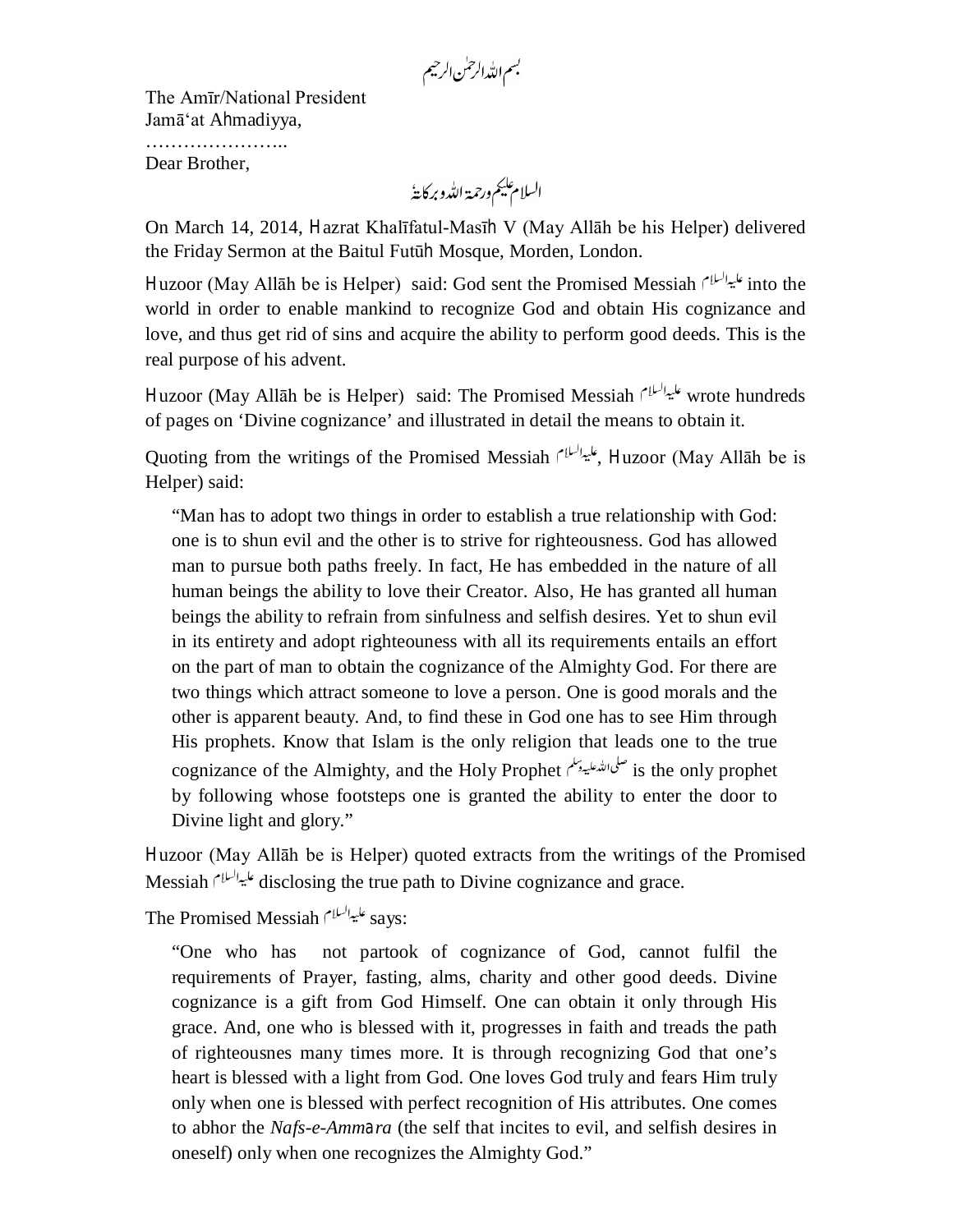"On the other hand, one also has to pray to God for the obtainment of His cognizance. It is the fire that burns all traces of sinfulness; it is like a death that grants everlasting life; it is like a fierce storm that eventually becomes the ship that rescues. All that has gone wrong is fixed by it. And, all that is poison is rendered an antidote."

"Without the cognizance of the Almighty God and prayer one can never obtain the perfect faith and conviction. Hence, one ought not to shun the available means and prayer in this path."

"Remember that sinfulness is like a poison. It begins with minor sins, but culminates in greater ones leading man to complete destruction."

"Divine cognizance prevents one from sinfulness."

"And, Divine cognizance and faith in God's existence increases when one engages oneself in prayer to Him."

"It is through prayer that man is granted the knowledge of His attributes."

"The bounty to seek which God has taught us a prayer in Sūrah Fatiha is none other than the bounty of Divine cognizance."

"It is through knowing Him and having perfect faith in Him that one is blessed with His vision and converse."

"Man's love for and fear of God depends upon the recognition of God's attributes."

"In short, true righteousnes depends upon the true recognition of the Almighty God."

Huzoor (May Allāh be is Helper) said:

He light of the writings of the Promised Messiah  $\mathcal{L}^{(1)}$ , we know that unless one recognizes one's Lord and Creator, one cannot guard oneself against sinfulness. Unless one knows how dangerous the lion is or how deadly a poison is, one cannot fear the animal or the toxin. One who, in darkness, considers the lion to be a lamb, or the child who is unaware of the real harm of a deadly snake, are both unaware of the danger. However, one who knows how dangerous a snake or lion might be, will never dare to get close to them. Nor the one who knows the lethal effects of a poison will dare to swallow it. The same is the condition of man. He cannot commit sins if he knows that God exists and will punish him for his audacity. Those who claim to believe in God but continue to commit sins are wrong in their claim. They are deceiving themselves and depriving themselves of true faith in God."

Huzoor (May Allāh be is Helper) said: The more a person shows humility before God, the more his faith in God increases. In the current times, wickedness and sinfulness have vastly increased in the world. It was to eliminate these that God sent the Promised Messiah <sup>عليدالسلام</sup> into the world. Let us therefore pray that Allāh may enable us to recognize Him in such a manner that we are able to protect ourselves from sinfulness and granted the ability to perform good deeds. *Āmīn*.